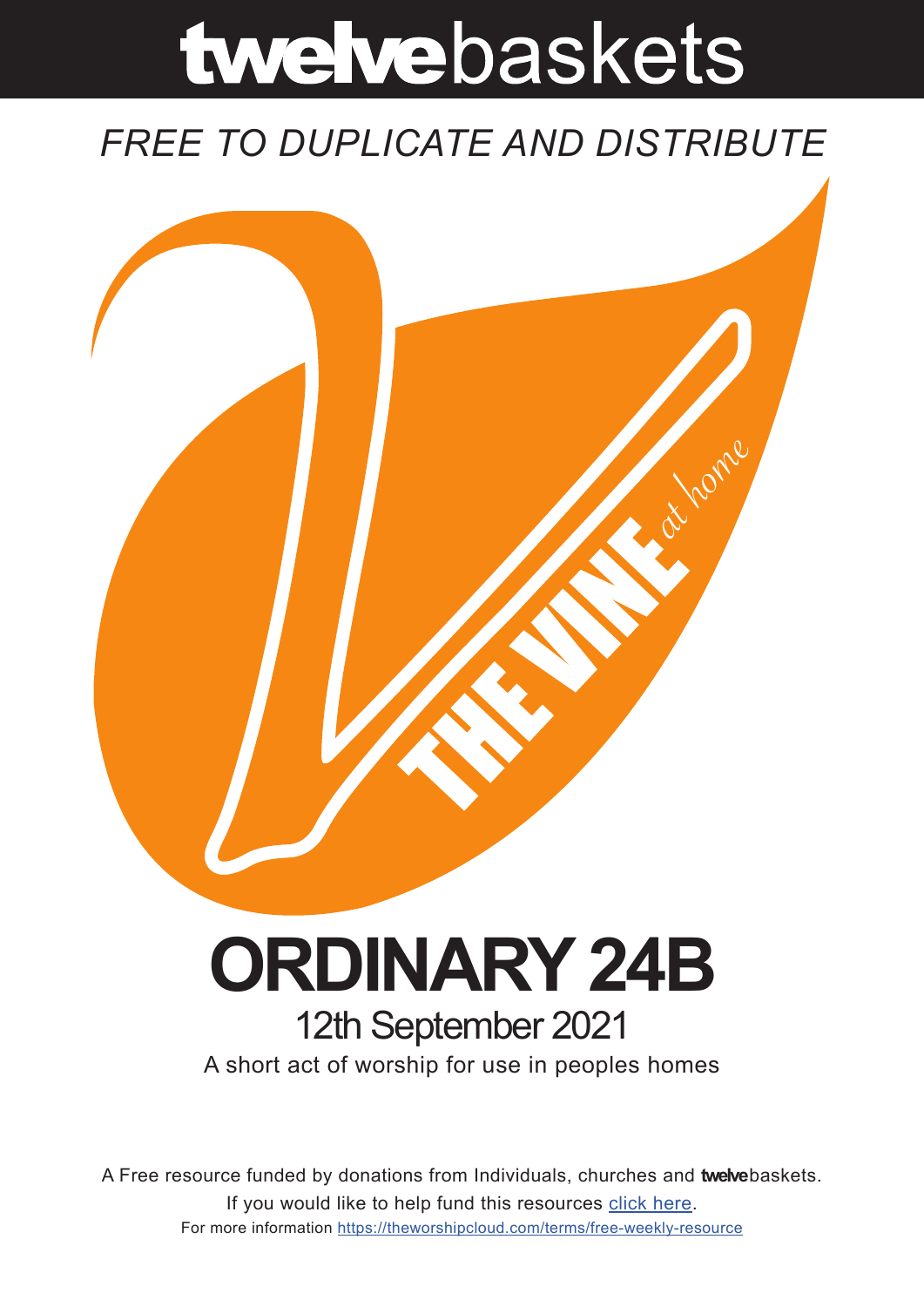#### **Call to worship**

You have called us here, O God, And we come – to gather in your name.

You have called us this far on our journey and we come – to take stock, to reflect, and to take our next steps on our walk with you.

In Jesus' name, by the power of the Spirit, we come,

<span id="page-1-2"></span>Amen<sup>[1](#page-1-0)</sup>

#### Hymn: 36 STF - There's a quiet understanding - **[YouTube](https://www.youtube.com/watch?v=DTfESpt74Ig)**

#### **Opening Prayers**

Gracious God, your love finds us here.

In this moment, just as we are, coming to seek a connection with the spiritual basenote that is all around us.

In a world that feels increasingly full of treble-notes and surface-level conversations, show us a glimpse of something deeper; something richer, something more meaningful, O God.

That is why we come in worship this day.

That is why we come to pray, to sing, to listen, to think, to reflect, to connect, and to be transformed by our encounter with you.

Come amongst us holy God, God of all creation, God of this moment, this space, these people gathered here. Come, by your Spirit.

Loving God, you already know that many of us are carrying baggage and burdens with us into our time of worship. A mixture of our own failings, of the mistakes we've made, of the times we have fallen short of reflecting your glory into the world around us.

As we begin our time of worship, help us to lay those burdens down.

Help us to learn again that we never have to earn our place in your love, that your kingdom is not a meritocracy, but a community of grace.

And even as we are loved and accepted, even as we are forgiven and set free, may we live the same way with those we meet.

<span id="page-1-3"></span>In Jesus' name we pray. Amen.*[2](#page-1-1)*

<span id="page-1-0"></span> $1$  Call to Worship written by Tim Baker

<span id="page-1-1"></span>Opening prayers written by Tim Baker *[2](#page-1-3)*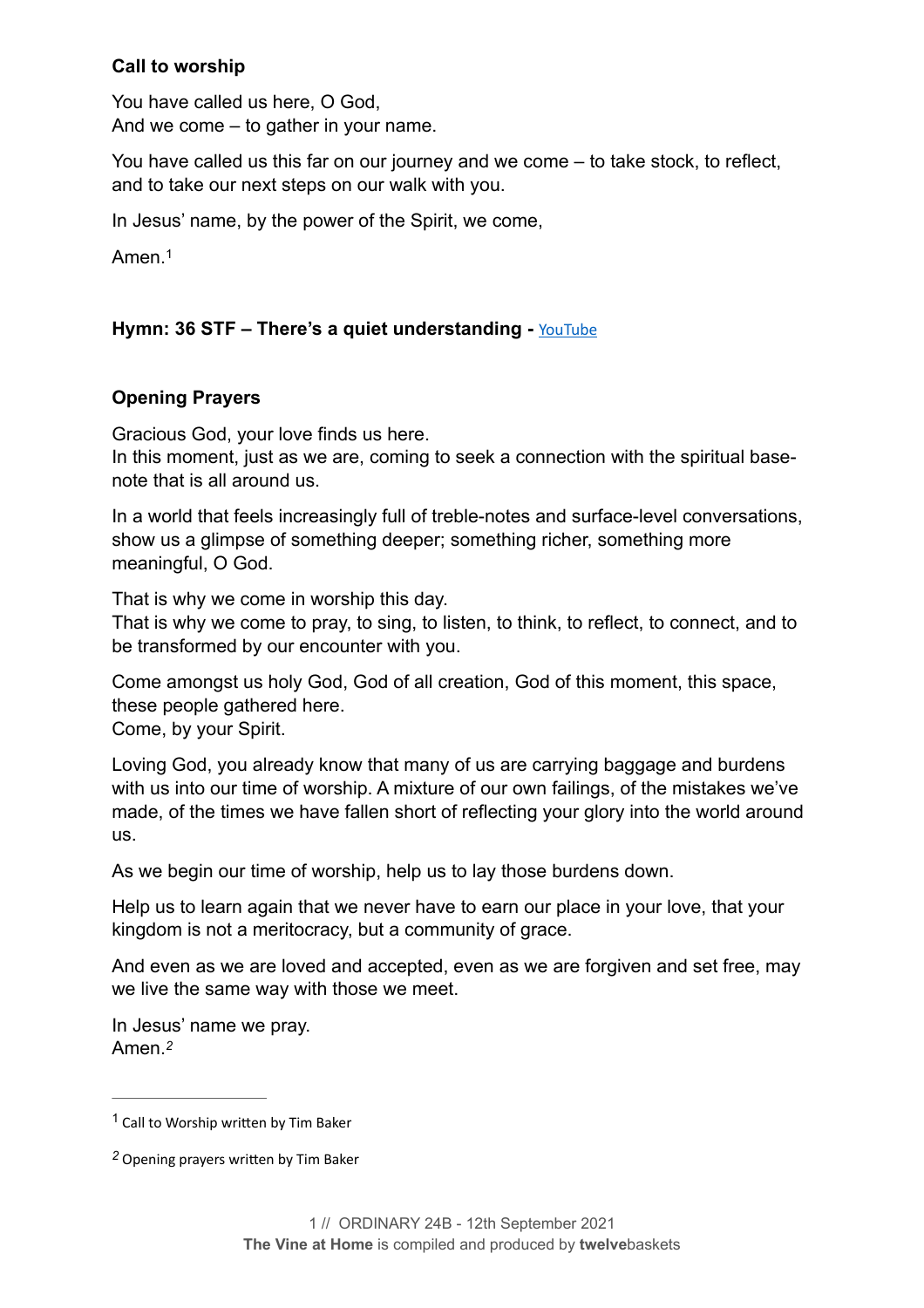#### **Let us now say the Lord's prayer**

**Readings:** Proverbs 1:20-33 – [Click for reading](https://www.biblegateway.com/passage/?search=Proverbs%25201:20-33&version=NRSV)

James 3:1-12 – [Click for reading](https://www.biblegateway.com/passage/?search=James+3:1-12+&version=NRSV)

Mark 8:27-38 – [Click for reading](https://www.biblegateway.com/passage/?search=Mark+8:27-38+&version=NRSV)

#### **Reflections on the reading**

*To read or use the full reflection from today's The Vine resources, written by Tim Baker, find out if your circuit is subscribed to The Vine. Email us on [thevine@twelvebaskets.co.uk](mailto:thevine@twelvebaskets.co.uk)*

The danger of a surface-level interpretation of the proverbs passage is that we turn away from all the distractions and 'hype' of this world, only to focus even more on ourselves. That our meditation – and even our prayer – we only become more selfcentred, we only serve the ego even more than before. This is not what Wisdom is inviting us to do, and it is certainly not what Jesus is calling us to do. Rather, Jesus the Christ always invites us to overcome our ego-centric way of looking at the world, to die-to-self, in order to be fully present to God. This is not about some sort of brutal self-loathing, or a search for detachment from ourselves…but rather a commitment to getting beyond our own inherent selfishness. A way of putting love ahead of lust, peace ahead of power, grace ahead of gossip.

Doesn't that sound like a better world? A world we might like to "turn" towards?

#### **What are you being called to?**

So today, you are invited to think about what you could 'turn away' from. What are the things, the habits, the parts of your life, the relationships, and the addictions that are ultimately destructive?

Are there ways you waste your time that don't help you to rest or to grow? Are there hobbies and habits that damage your mental and physical wellbeing? What happens when you are stressed – do some of those habits you have been away of for years start to creep back in?

At this point, you don't necessarily have to consider how you are going to turn away from them, but let us begin by recognising them. Recovery, genuine change, 'turning around' is a long and windy road, but it's one we are all on, in some way or other.

Just as every person's journey through the Alcoholics Anonymous meetings has to begin with the courage to admit their own addiction, before the process of healing can fully begin, so too must we come to terms with the things we need to 'turn away' from. The work of metanioa starts (again) with us, today.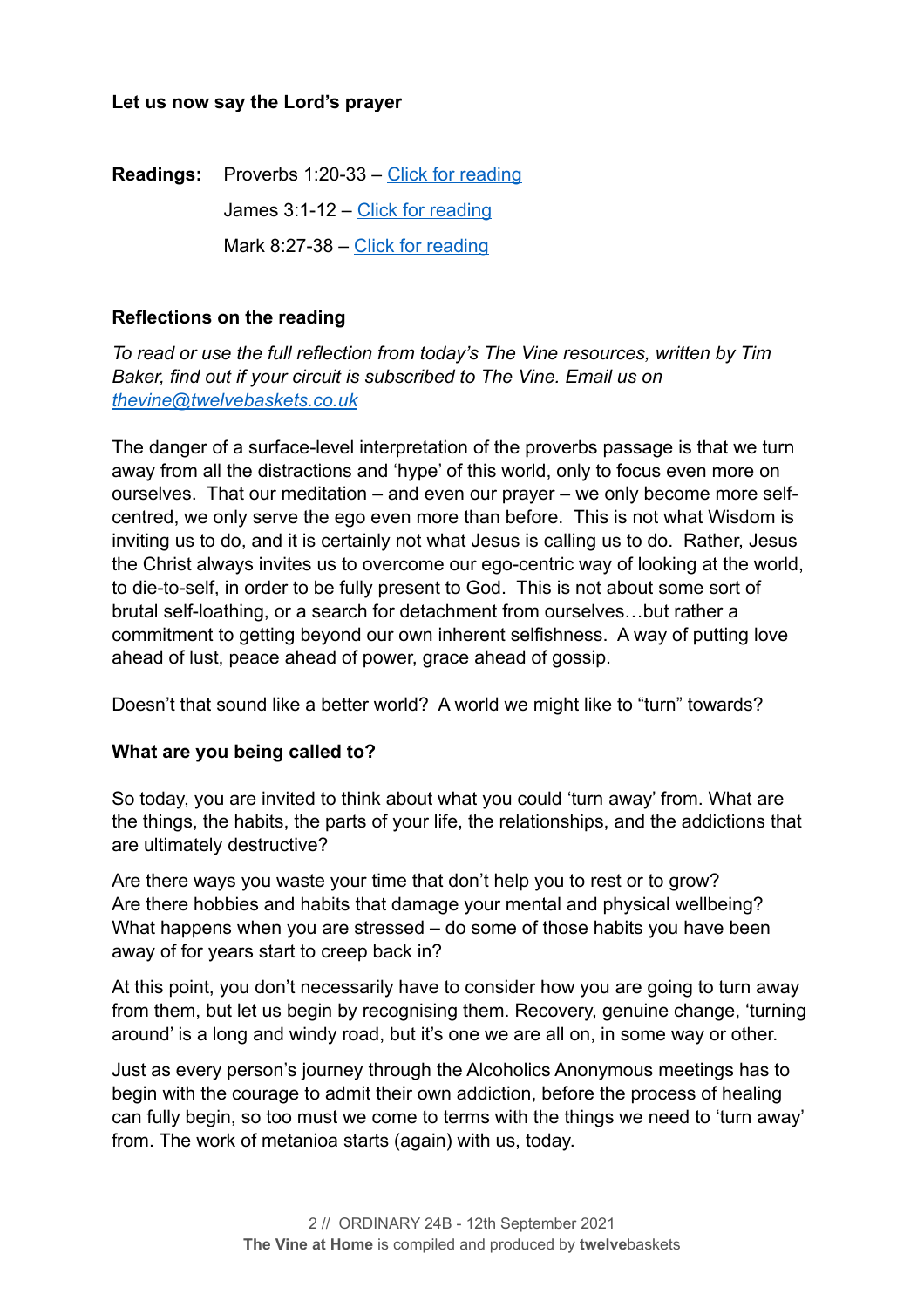So, what is it that you need to turn away from? You won't have to share this with anyone, we are not setting up a church-wide accountability group here, but perhaps you are beginning or continuing your own journey towards recovery. Let's take a few moments. Write if it's helpful. Draw if it's helpful. Go for a little walk if it's helpful. Use this time with your thoughts. What do you need to 'turn away' from?

Let us pray.

Gracious God, your love has called us here.

And we come.

As bring much that is difficult with us, much we would choose to turn away from, in order to make the world and our lives a better, safer, fairer place. We know we can't fix everything, not today, not now. But we want to take the next step.

Move amongst us now, by your grace, and show us how to choose wisdom, love, peace, grace, hope.

In Jesus' name.

<span id="page-3-1"></span>Amen.[3](#page-3-0)

#### **Prayers of intercession**

Lord of all grace,

Our worship comes in the context of much that is wrong with our world, our society, our community, our whole lives.

In the midst of so much that is broken, so much injustice, we turn to prayer.

As we pray, we invite you, holy God to change and transform us, by your Spirit, that we may play our part in being an answer to someone's prayer today.

And so, we hold this space, as a space for each of us to bring our prayers for other people. In the stillness, I simply invite you to bring your prayers for those known to you who need God's love, who need to know comfort, who need to connect in with the spiritual base-note, this day. You might like to just whisper a person's name under your breath, you might like to just hold a picture of a face or two in your mind in an atmosphere of prayer, you might like to think about a news story or a documentary that has affected you in recent days. In the stillness, let's bring our prayers to God.

#### *[A time of quiet - during which you may wish to play some gentle, reflective music].*

Lord God, you know our hearts, and you know our hurts. You know the names, the faces and the situations we have brought into this prayer space in the last few moments. You know the people we pray for on a regular basis. You know the world and her needs right now.

As we pray, show us how we can be an answer to prayer. Teach us how to be a people of grace, justice, live and comfort, amidst a broken world.

<span id="page-3-0"></span><sup>&</sup>lt;sup>[3](#page-3-1)</sup> Reflection written by Tim Baker